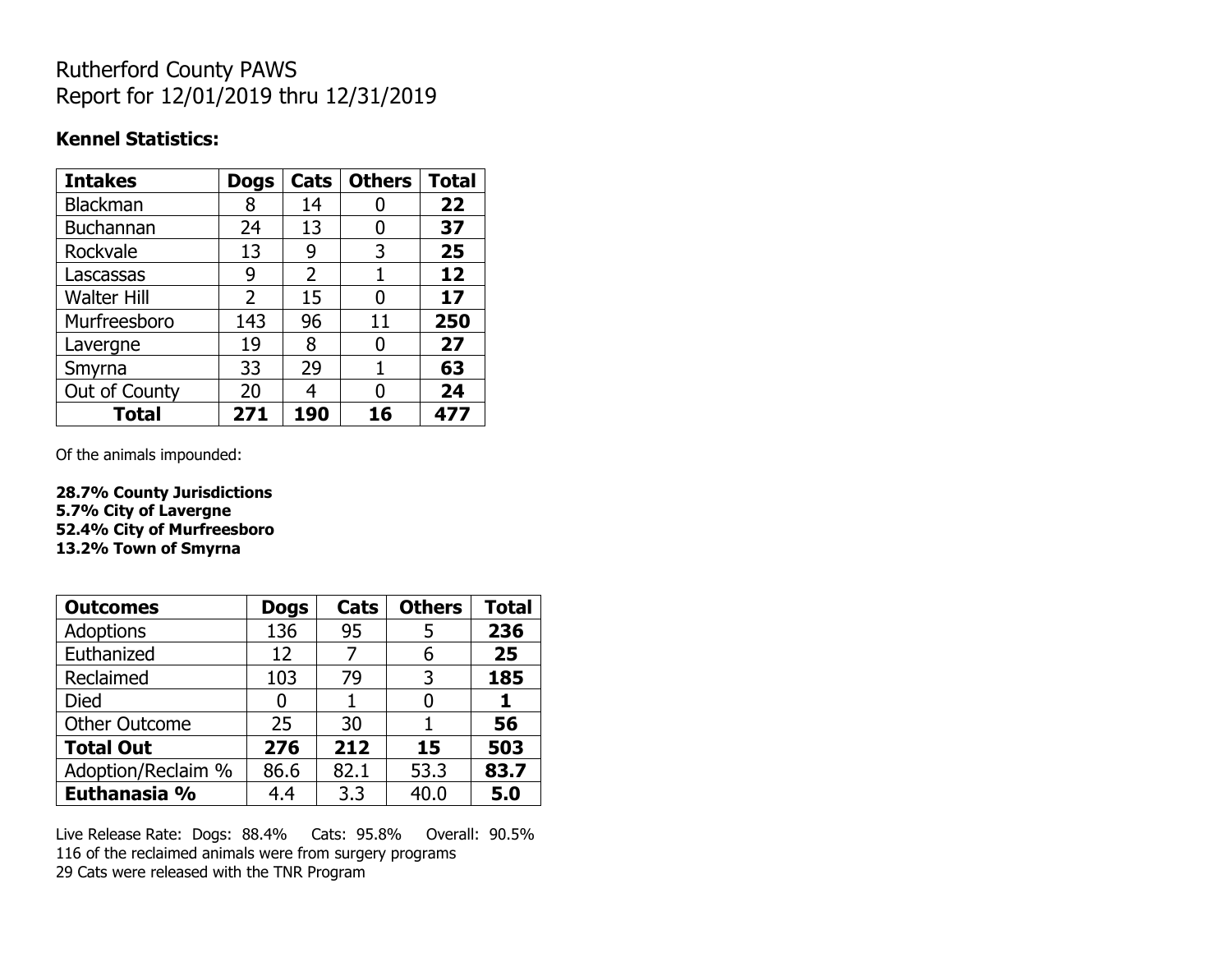Animals left in shelter on 12/31/2019: 74

2428 People visited the shelter looking for a lost /new pet.

1807 Logged calls/voice mails for the month.

### **Activity Report by Jurisdiction:**

| Zones           | <b>Calls Received</b> | Calls Completed |
|-----------------|-----------------------|-----------------|
| <b>Blackman</b> | 147                   | 150             |
| Buchannan       | 134                   | 135             |
| Lavergne        | 227                   | 229             |
| Lascassas       | 117                   | 119             |
| Murfreesboro    | 634                   | 640             |
| Rockvale        | 121                   | 123             |
| Smyrna          | 169                   | 168             |
| Walter Hill     | 72                    | 72              |
| Out of Area     | 29                    | 29              |
| <b>Total</b>    | 1650                  | 1665            |

37.6% County Jurisdictions 13.8% City of Lavergne 38.4% City of Murfreesboro 10.2% Town of Smyrna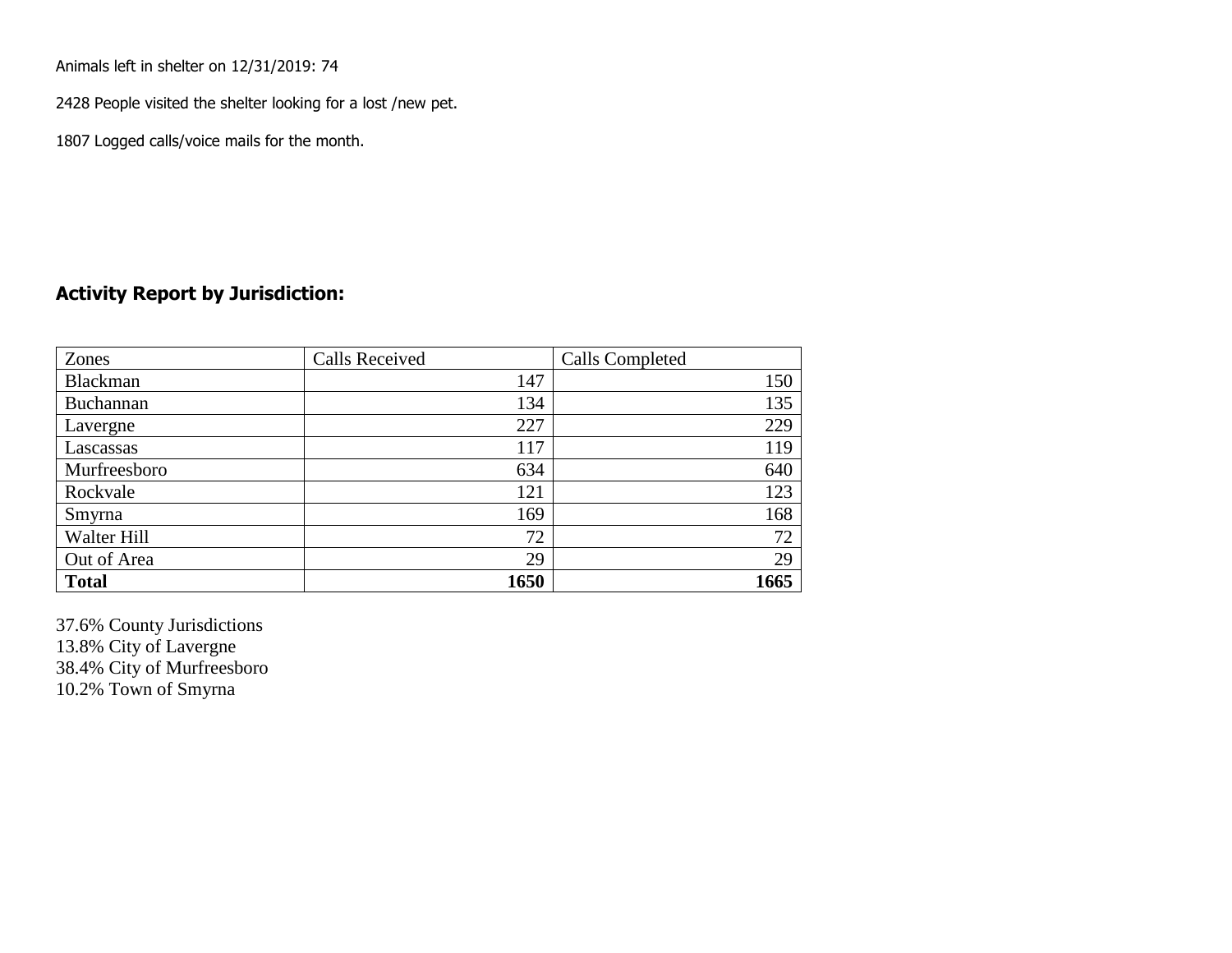# **Mileage:**

| <b>Officer</b> | <b>Miles</b> |
|----------------|--------------|
| 419            | 44           |
| 421            | 125          |
| 422            | 1250         |
| 423            | 1064         |
| 424            | 980          |
| 425            | 1259         |
| 426            | 1641         |
| 427            | 1088         |
| 428            | 1038         |
| 429            | 279          |
| 430            | 920          |
| 431            | 1523         |
| 437            | 829          |
|                |              |
|                |              |
|                |              |
|                |              |
| <b>Total</b>   | 12040        |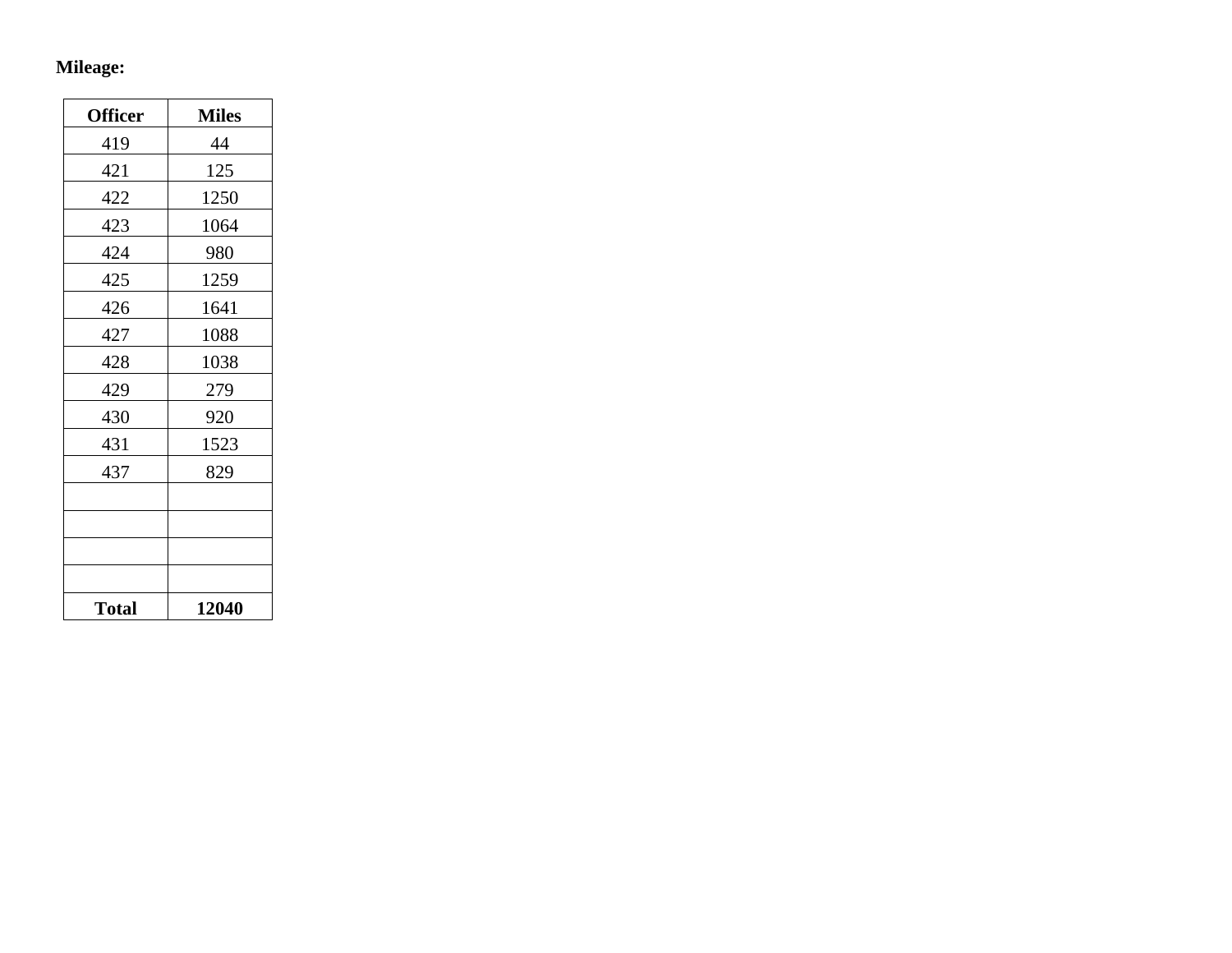## Fiscal Year-to-Date Report 07/01/2019 thru 12/31/2019

### **Kennel Statistics:**

| <b>Intakes</b>     | <b>Dogs</b> | Cats | <b>Others</b>  | <b>Total</b> |
|--------------------|-------------|------|----------------|--------------|
| Blackman           | 62          | 90   | 3              | 155          |
| <b>Buchannan</b>   | 88          | 84   | 3              | 175          |
| Rockvale           | 81          | 116  | 5              | 202          |
| Lascassas          | 55          | 59   | $\overline{2}$ | 116          |
| <b>Walter Hill</b> | 35          | 77   | 2              | 114          |
| Murfreesboro       | 934         | 956  | 77             | 1967         |
| Lavergne           | 138         | 206  | 4              | 348          |
| Smyrna             | 211         | 362  | 19             | 592          |
| Out of County      | 31          | 26   | 1              | 58           |
| <b>Total</b>       | 1635        | 1976 | 116            | 3727         |

Of the animals impounded since July 01:

**22.0% County Jurisdictions 9.3% City of Lavergne 52.8% City of Murfreesboro**

**15.9% Town of Smyrna**

| <b>Outcomes</b>      | <b>Dogs</b> | Cats | <b>Others</b> | <b>Total</b> |
|----------------------|-------------|------|---------------|--------------|
| <b>Adoptions</b>     | 761         | 936  | 32            | 1729         |
| Euthanized           | 94          | 127  | 24            | 245          |
| Reclaimed            | 735         | 554  | 9             | 1298         |
| Died                 | 7           | 52   | 9             | 68           |
| <b>Other Outcome</b> | 39          | 369  | 41            | 449          |
| <b>Total Out</b>     | 1636        | 2038 | 115           | 3789         |
| Adoption/Reclaim %   | 91.4        | 73.1 | 35.7          | 79.9         |
| Euthanasia %         | 5.8         | 6.2  | 20.9          | 6.5          |

Live Release Rate: 90.4%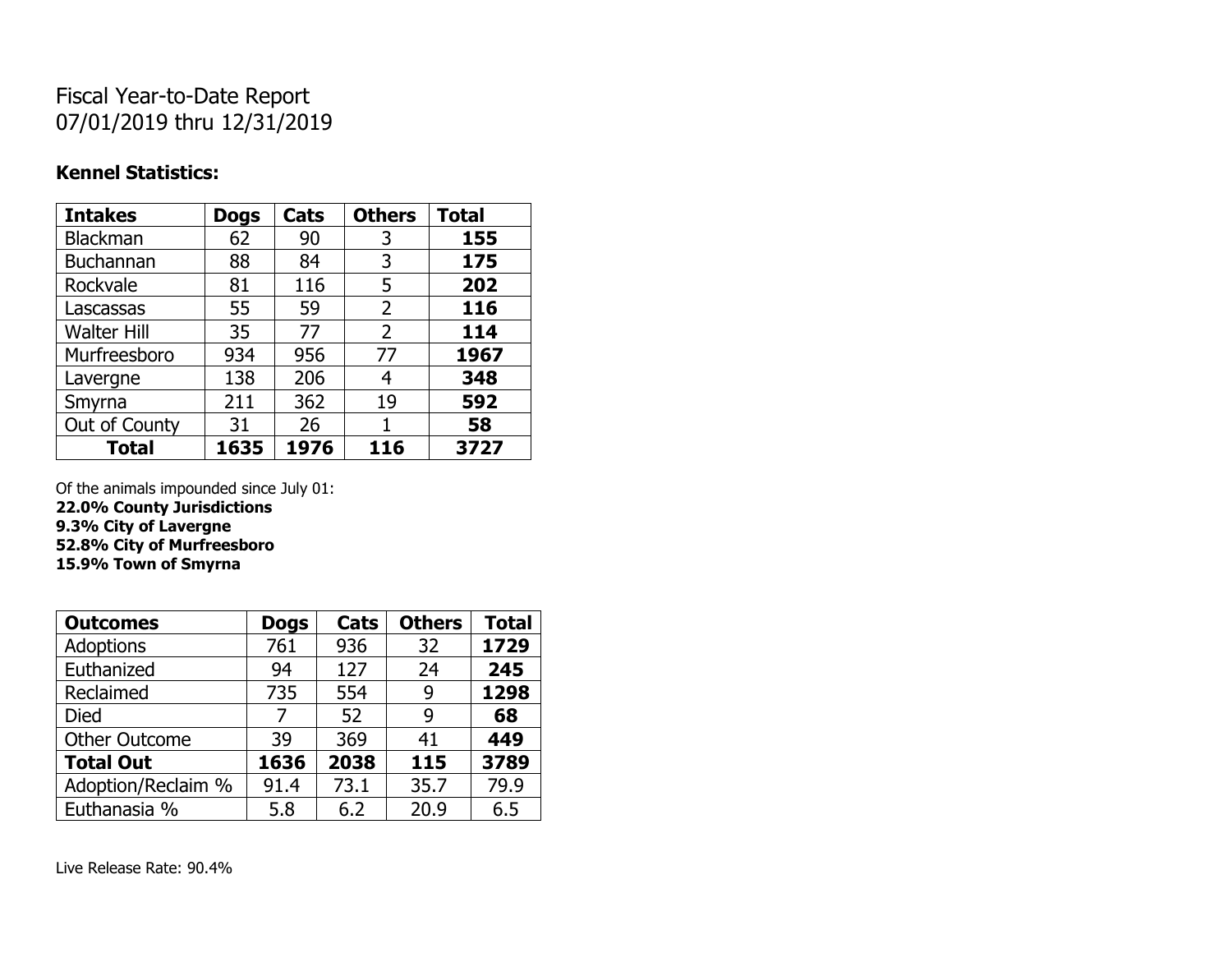15530 People have visited the shelter since July 01, 2018 looking for a lost /new pet.

13368 Logged calls/voice mails since July 01, 2018.

## **Activity Report by Jurisdiction:**

| Zones           | <b>Calls Received</b> | Calls Completed |
|-----------------|-----------------------|-----------------|
| <b>Blackman</b> | 1164                  | 1180            |
| Buchannan       | 868                   | 880             |
| Lavergne        | 1551                  | 1578            |
| Lascassas       | 752                   | 763             |
| Murfreesboro    | 4298                  | 4349            |
| Rockvale        | 711                   | 722             |
| Smyrna          | 1283                  | 1298            |
| Walter Hill     | 620                   | 624             |
| Out of Area     | 181                   | 180             |
| <b>Total</b>    | 11428                 | 11574           |

37.6% County Jurisdictions 13.6% City of Lavergne 37.6% City of Murfreesboro 11.2% Town of Smyrna